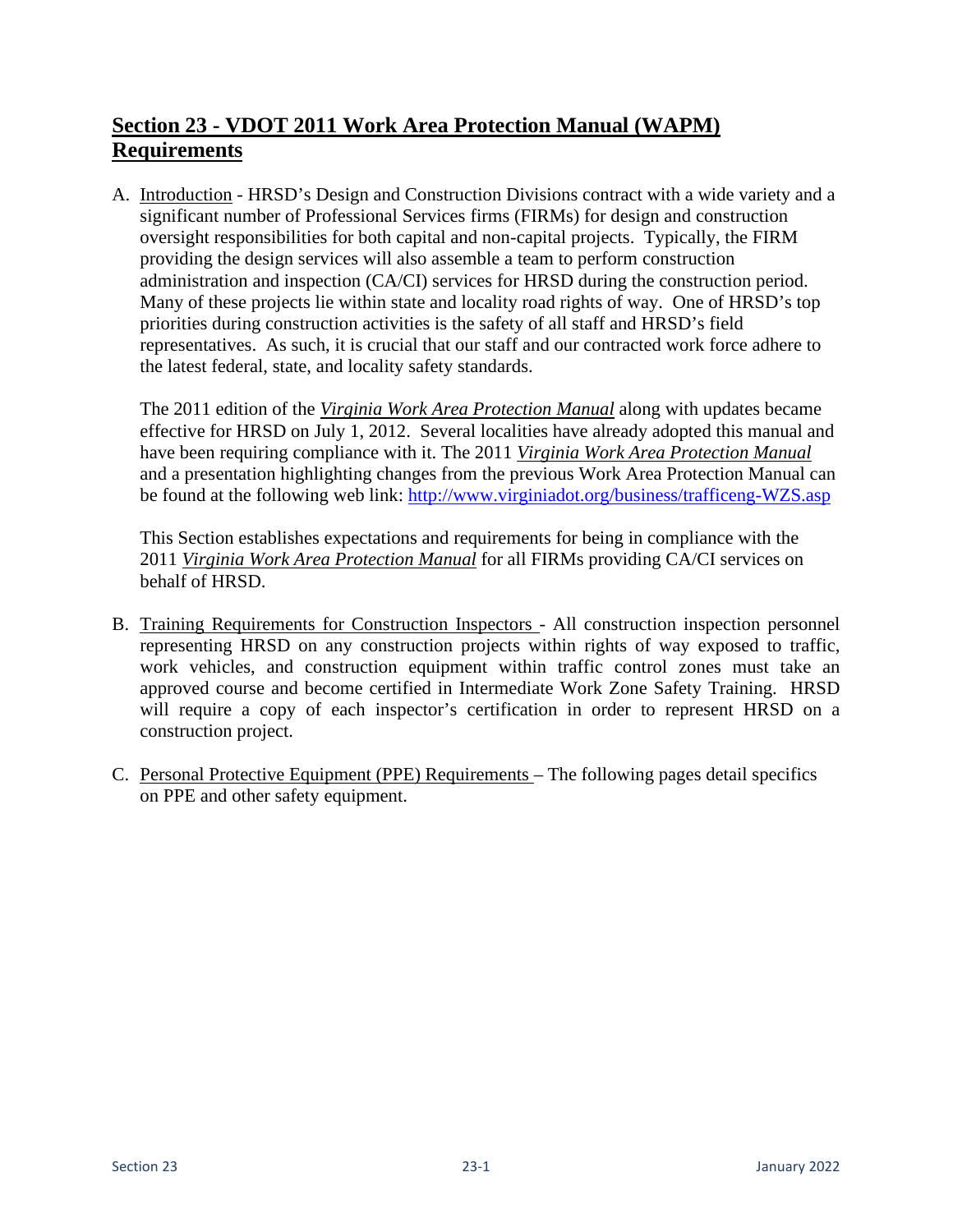## **High Visibility Vests & Flagger Station Lighting**

Due to recent changes to the 2011 Virginia Work Area Protection Manual, beginning July 1, 2012, ANSI/ISEA 107-2004 Class 2 High Visibility Traffic Vests will no longer be used in Temporary Traffic Control work areas.



ANSI/ISEA 107-2004 Class 2

Instead, all workers (ex. flaggers, work crew, engineers, etc) within the right of way exposed to traffic, work vechicles and construciton equipment within in the Temporary Traffic Control Zone must wear an ANSI/ISEA 107-2010 Class 3 High Visbility Traffic Vest. Also, the workers hard hats are required to have a minimum of 10 square inch of retro-reflectivity.



ANSI/ISEA 107-2010 Class 3



4"x1" retro-reflectivity strips on all four sides